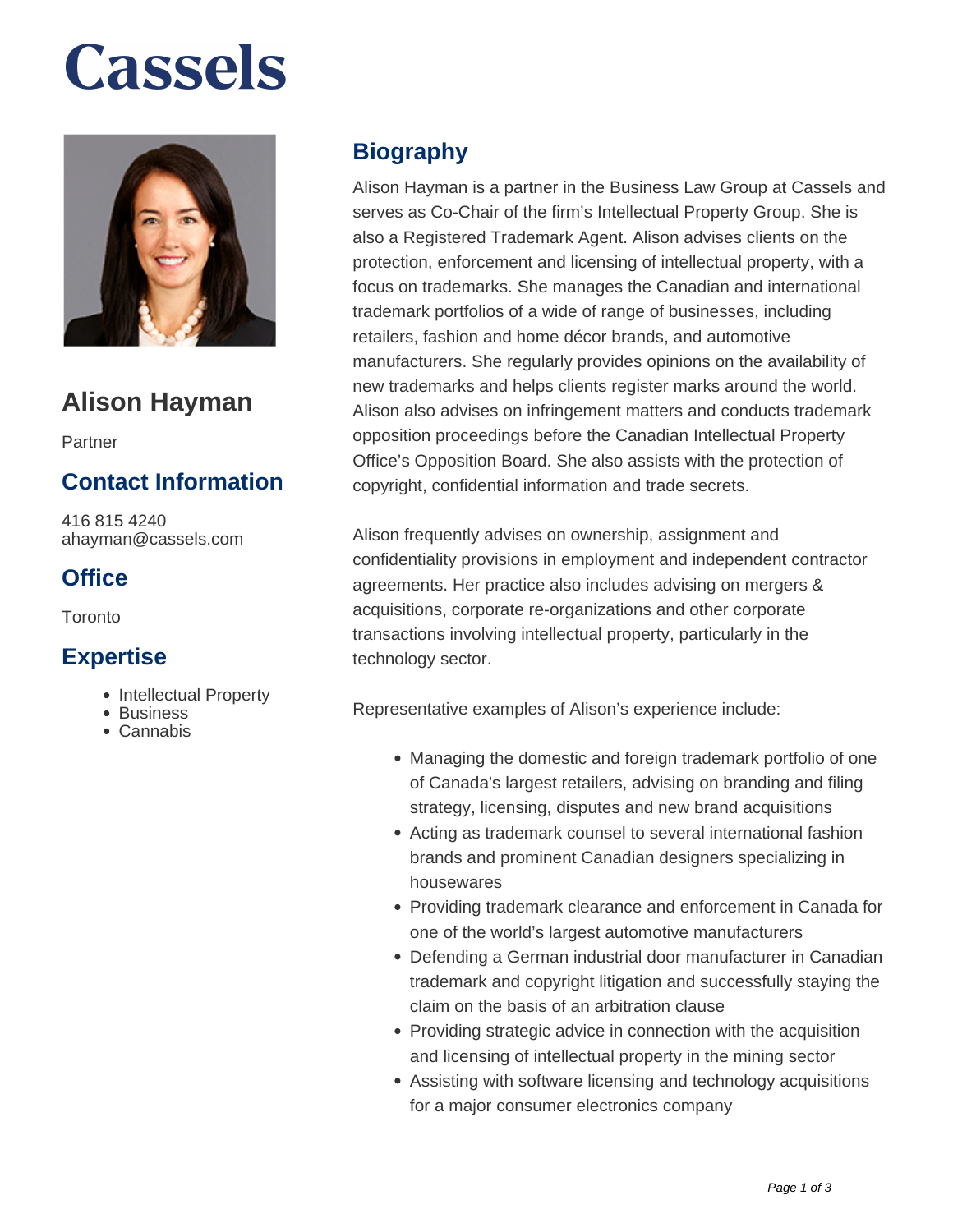# **Cassels**

• Providing brand strategy and brand clearance and registration services for businesses in the cannabis sector

Alison is recognized as a leader in her field by such authorities as the WTR1000, Best Lawyers in Canada and Lexpert. She is also noted as an 'IP Star' and listed as one of the 'Top 250 Women in IP' by Managing Intellectual Property.

#### **Achievements**

- Best Lawyers in Canada (Intellectual Property)
- Canadian Legal Lexpert Directory (Intellectual Property)
- Managing Intellectual Property, IP Star (Trademark)
- Managing Intellectual Property, Top 250 Women in IP
- Registered Trademark Agent
- Who's Who Legal: Canada (Intellectual Property, Trademarks)
- WTR1000: The World's Leading Trademark Professionals

#### **Client Commentary**

"Renders a first-class service characterised by dedication and responsiveness." – WTR1000

#### **Recent Representative Work**

- Lion Equity Partners Acquires Elkhart Tri-Went Industrial
- inTEST Completes Acquisition of Acculogic
- Ultralife Acquires Excell for US\$23.5 Million
- TPG Global Acquires Leading Sound Stage Owner Cinespace
- Dundee Corporation Closes \$63 Million Sale of Non-Core Blue Goose Subsidiary

#### **Insights**

- Canadian Trademarks Office Rolls Out Automated Analysis to Expedite Examination
- Ontario Government Takes Steps to Expand the Private Retail Market for Cannabis
- Advertising & Marketing Cannabis in Canada

#### **Pro Bono & Community Involvement**

Cassels Pro Bono Committee, Member